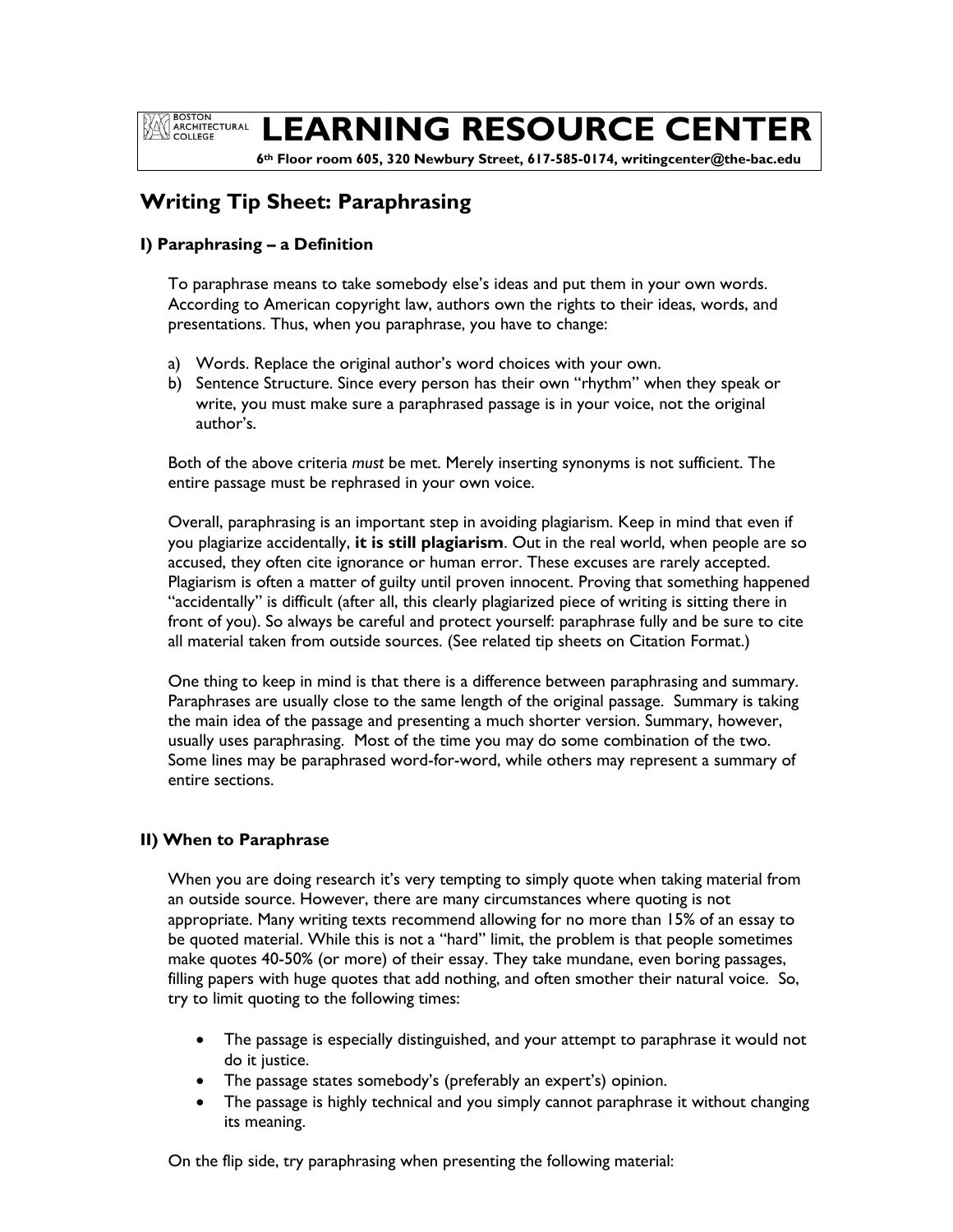- General or background information/description of locations.
- Miscellaneous facts or statistics.
- Case studies or stories/narratives.

Of course, for any of the above, if there is a specific passage that is so perfectly worded, you would ruin it by changing it, you should quote. But, try to get into the habit of paraphrasing undistinguished material.

#### **III) How to Paraphrase**

While you will have to find a system that works best for you, try the following to start:

- a) Read and reread the original. Make sure you understand *exactly* what it says.
- b) Put the original aside then write your paraphrased version. (If you keep the original in front of you, it is easy to fall into the trap of borrowing the original language.)
- c) Check your paraphrase against the original for accuracy and plagiarism. Make corrections accordingly.
- d) If you need to take specific phrases or terminology from the original (sometimes this is unavoidable), place quotation marks around these words to indicate that you have borrowed them from the source.
- e) Remember to insert your citation (see "Citation" tip sheet for more information on this.).

At first, paraphrasing may seem too difficult (not to mention annoying). There will be that nagging temptation to go back to quoting. Try to avoid this temptation. View paraphrasing as a muscle you need to exercise. You don't begin an exercise regime by lifting 200 pounds or running 26 miles. You build up to it. The same goes for paraphrasing. At first you may find it difficult breaking away from the original material. However, as you get more practice, it becomes easier and easier. And as you get better, your voice, and opinions, will shine through more and more clearly.

#### **IV) Paraphrasing: Another Look**

To understand this more fully, it may help to think about how readers process your writing. Almost unconsciously they divide your words into three categories. When they see:

- 1) Text with no quotation marks and no citation: They know that both the ideas and words are **yours**.
- 2) Text with no quotation marks but with a citation: They know that the words are yours, but the ideas belong to someone else.
- 3) Text with quotation marks and citation: They know the words and ideas belong to another. You have borrowed everything.

Whenever you refer to outside sources in your writing, you *must* always make citation clear. If there is *any* doubt whether words or ideas belong to you or another person, there is risk of plagiarism. Placing a citation after a passage isn't sufficient if you have not paraphrased it fully. A reader will think that the ideas belong to another while the words are yours. You may not have intended to, but you are passing someone else's words off as your own. That is plagiarism.